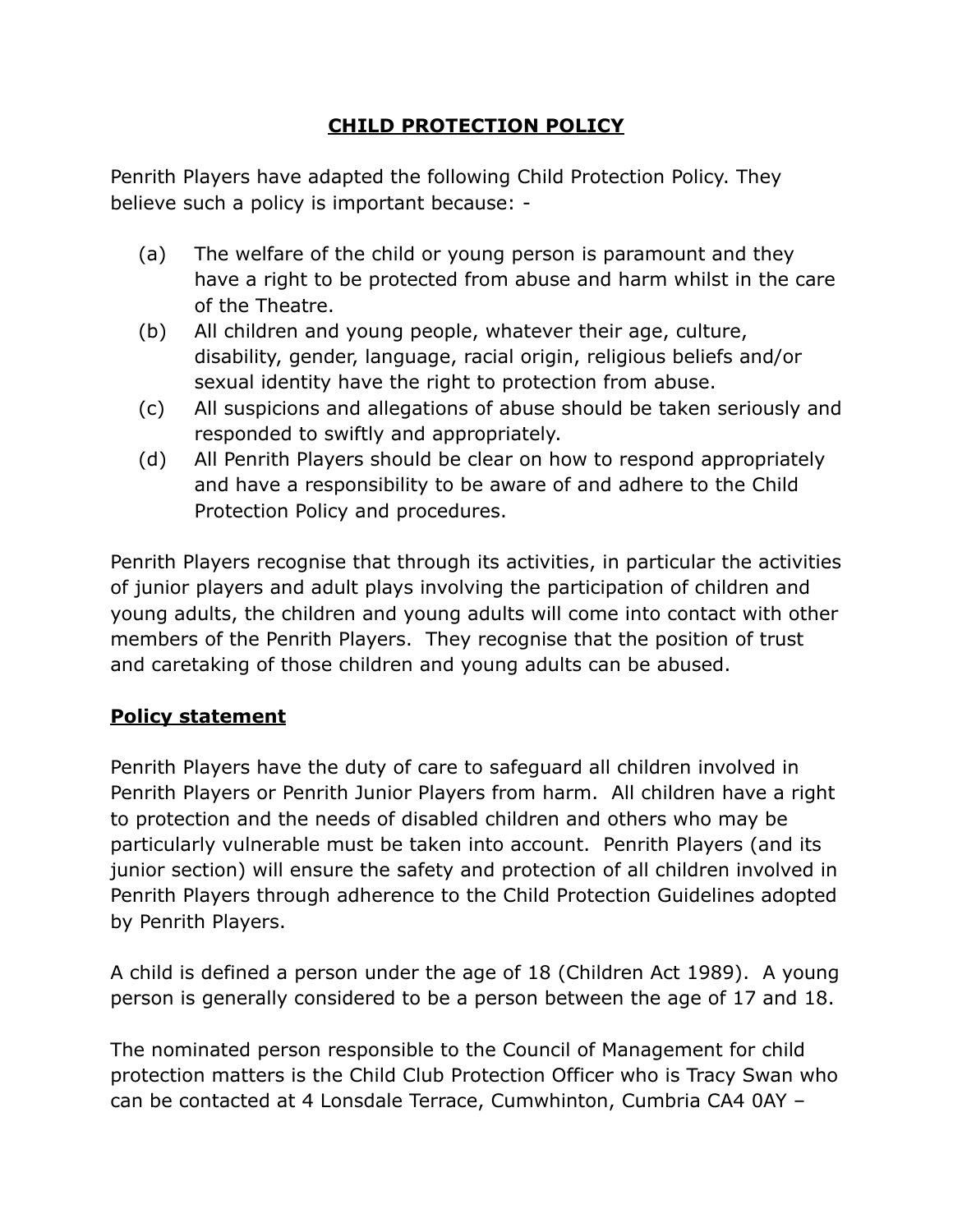telephone number 018 561290 – and who is responsible for ensuring checks are carried out with the CRB and documents retained as appropriate and is the person to whom any concerns relating to child protection issues should be reported. They are also responsible for ensuing the Policy is up to date, that it is clearly displayed or published, that those concerned are aware of the Policy and have read and understood it, that they are aware of who the Social Worker contact is (see Appendix B) and they have to hand the Social Worker contact and Police contact telephone numbers and details (see Appendix B). The person will also make sure that anyone concerned seeks guidance and advice from such people and will ensure that procedures contained within this document are followed if there is an allegation of impropriety or abuse to a child by a member of the Society.

## **Policy aims**

The aim of Penrith Players Child Protection Policy is to promote good practice:-

- a) Providing children and young people with appropriate safety and protection whilst in the care of Penrith Players or its junior section.
- b) Allow all staff/volunteers to make informed and confident responses to specific child protection issues.

### **Promoting Good Practice**

The formal definition of child abuse is "Children may be in need of protection where their basic needs are not being met, in a manner appropriate to their age and stage of development and they will be at risk through avoidable acts of commission or omission on the part of their parents, siblings or other relatives or guardian".

What does everyone understand to be abuse?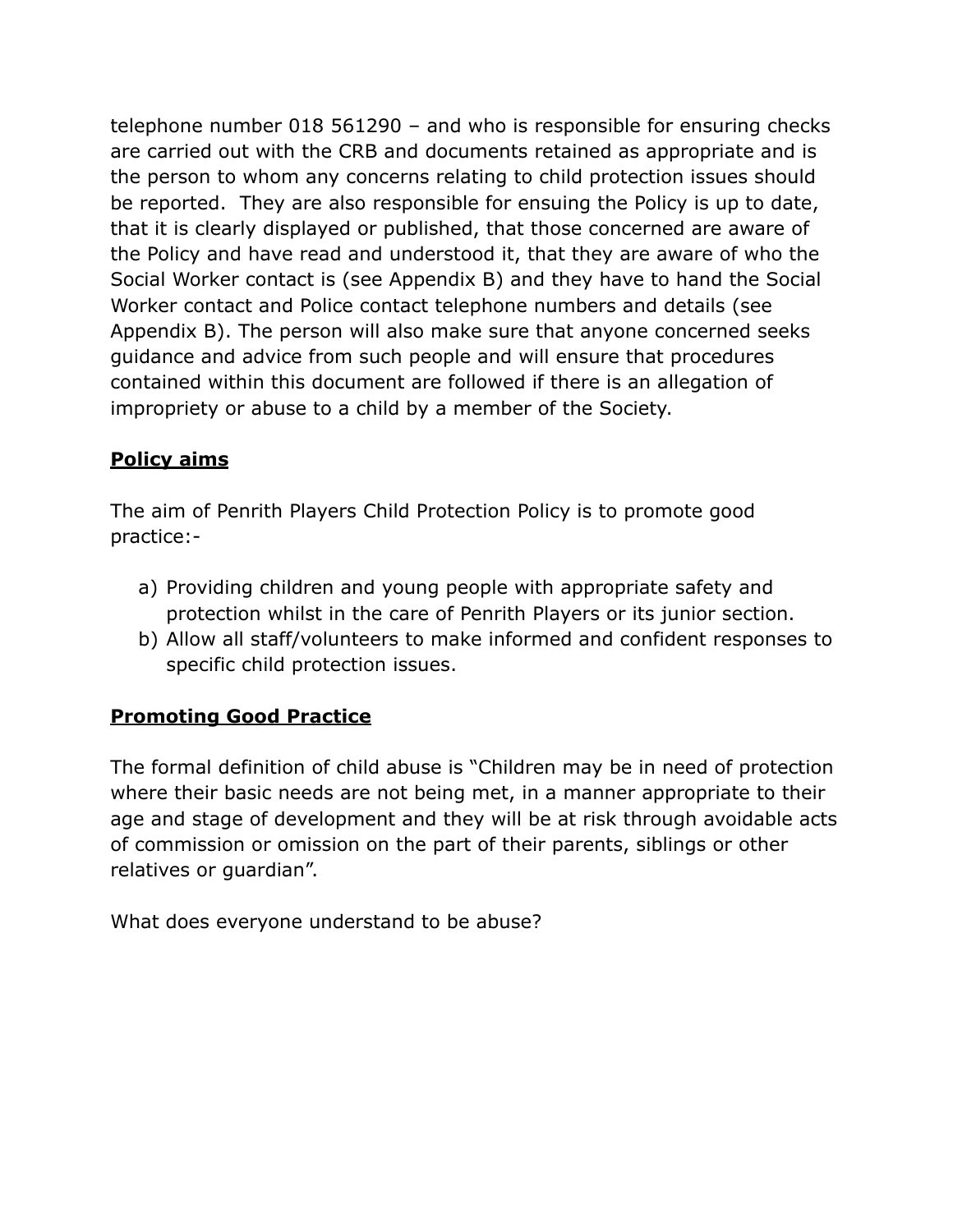Child abuse, particularly sexual abuse, can arouse strong emotions in those facing such a situation. It is important to understand these feelings and not allow them to interfere with your judgement about the appropriate action to take. Abuse can occur within many situations including the home, school and Penrith Players environment. Some individuals will actively seek employment or voluntary work with young people in order to harm them. A director of the show, a volunteer at Penrith Juniors, for example, will all have regular contact with young people and be an important link with identifying cases where they need protection. All suspicious cases of poor practice should be reported following the guidelines in this document.

When a child enters Penrith Players having been subjected to child abuse outside of the Players environment, the Theatre and the learning process within the Theatre can play a crucial role in improving the child's self esteem. In such instances, Penrith Players must work with the appropriate agencies to ensure the child receives the required support.

This might be physical emotional, sexual or neglect. Physical abuse includes hitting, shaking, throwing, poisoning or misuse of medications, burning or scalding, drowning, suffocating or otherwise causing physical harm. Physical harm may also be caused when a parent or guardian feigns the symptoms of, or deliberately causes, ill health to a child whom they are looking after. Emotional abuse is the persistent emotional ill treatment of a person, such as to cause severe and persistent adverse effects on that person's emotional development. It may involve making the child feel they are worthless or unloved or inadequate. It might involve making them feel they are afraid or in danger. It may involve exploitation or corruption.

Sexual abuse involves forcing or enticing a child to take part in sexual activities whether or not the child is aware or consents to what is happening. The activities may involve physical contact including penetrative acts or nonpenetrative acts. Sexual abuse also includes non-contact activities such as involving children to look at pornographic material or watch sexual activities or encouraging them to behave in sexually inappropriate ways.

Neglect is the persistent failure to meet a child's basic physical or psychological needs likely to result in the severe impairment of the person's health or development. It might involve a parent of guardian failing to provide adequate food, shelter and clothing.

#### **Good Practice Guidelines**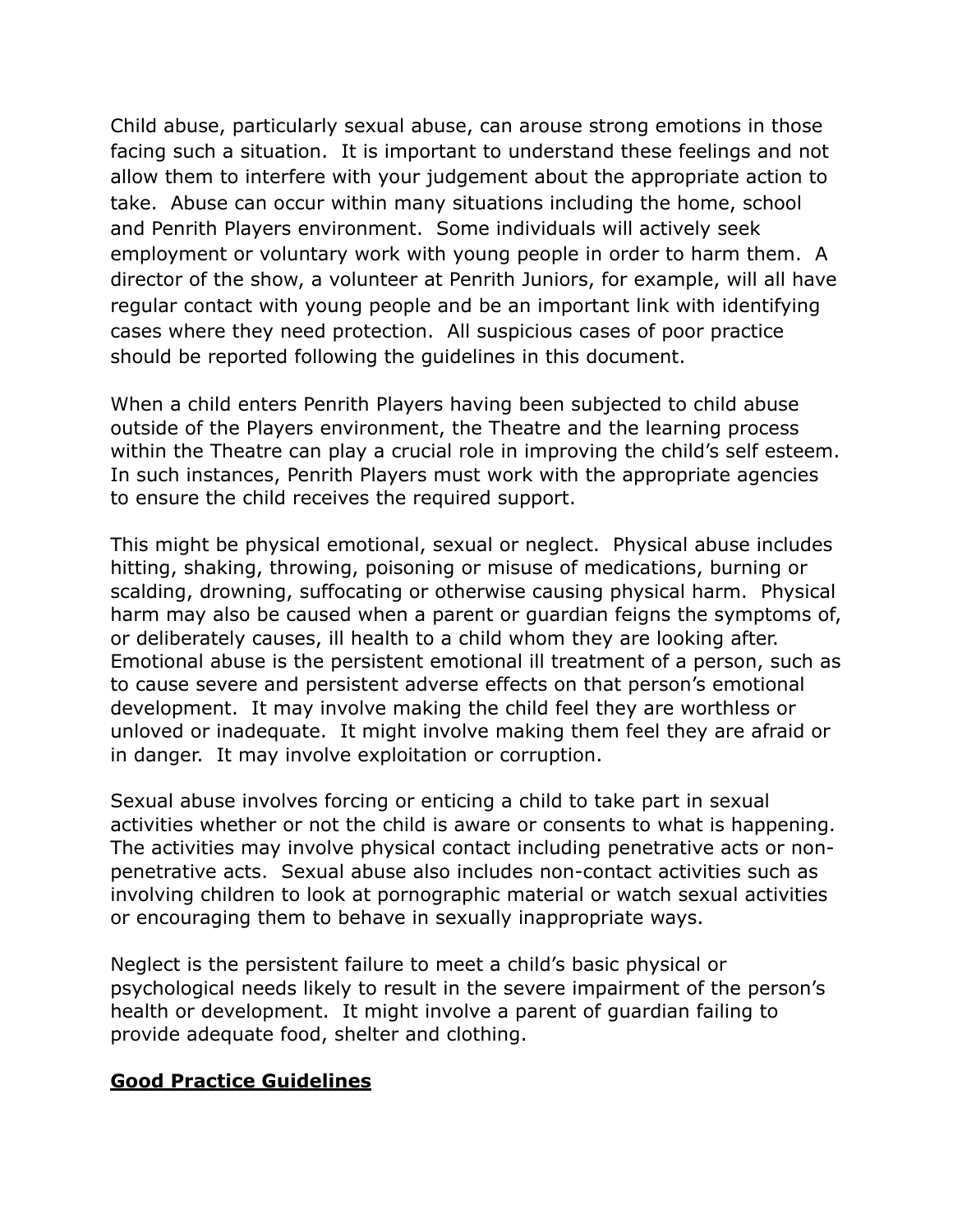All personnel, whether it is directors, junior players, volunteers, backstage staff, should be encouraged to demonstrate exemplary behaviour in order to protect themselves from false allegations. The following are common sense examples of how to create a positive culture and climate.

Good practice means:-

- a) Always working in an open environment (e.g. avoiding private or unobserved situations and encouraging open communication with no secrets).
- b) Treating all young people/disabled adults equally, with respect and dignity and recognise some issues may be confidential.
- c) Always putting the welfare of each young person first, before any other Theatre activities.
- d) Maintaining a safe and appropriate distance with the children and respect their right to privacy.
- e) Building a balanced relationship based on mutual trust which empowers children to share in the decision making process.
- f) Making the Theatre and the activities within it fun, enjoyable and promoting fair play.
- g) Ensuring that if any form of manual/physical support is required, it should be provided openly as our actions might be misinterpreted even if they are well intentioned.
- h) Involving parents/guardians where possible. For example, encouraging them to take responsibility for their children before and after the Theatre group, during rehearsals whilst their child is not on stage, staying with their child whilst the child is in the dressing rooms, where practicable.
- i) Being an excellent role model thus encouraging children to respect and care for others.
- j) Giving enthusiastic and constructive feedback rather than negative criticism and stop any inappropriate verbal or physical behaviour.
- k) Recognising the developmental needs and capacity of young people and not pushing them against their will.
- l) Securing parental consent in writing to act in loco parentis, if the need arises, to administer emergency first aid and/or other medical treatment.
- m)Keeping a written record of any injury that occurs, along with details of any treatment given and record if a child attends with a pre-existing injury, to be signed by the person responsible for the child.
- n) Requesting written parental consent if any members of Penrith Players are required to transport young people in their cars.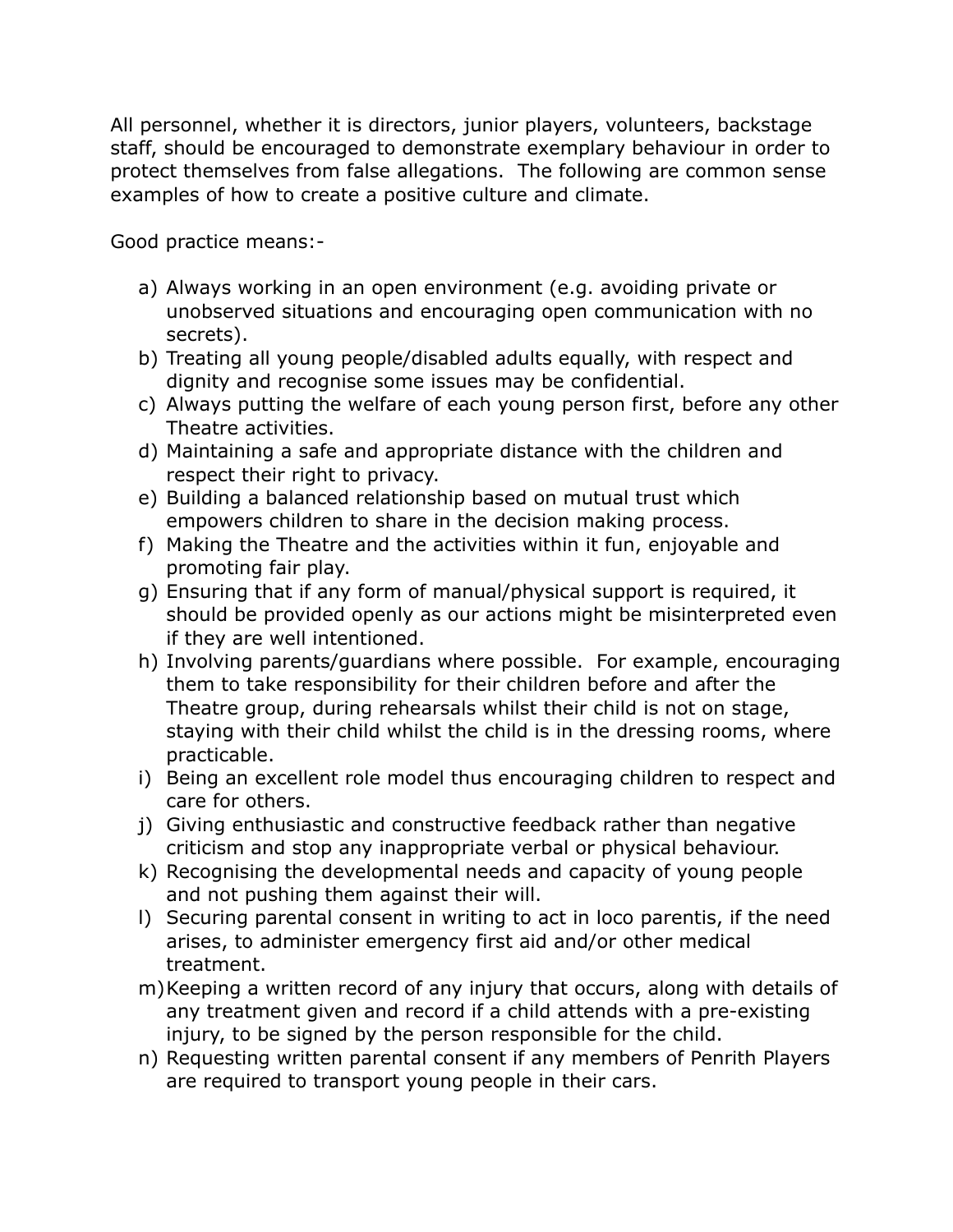o) Ensuring no adult is ever left without another adult with a child/ children.

### **Practices to be avoided**

The following should be avoided except in emergencies. If cases arise where these situations are unavoidable it should be with the full knowledge and consent of someone in charge in Penrith Players (for example the Chairman) or the child's parent or guardian. For example, a child sustains an injury and needs to go to the hospital, or his parent fails to arrive to pick up the child at the end of the session:-

Generally, any member of Penrith Players should:

- 1. Avoid spending excessive amounts of time alone with children away from others.
- 2. Avoid taking or dropping off a child to a session or a Penrith Players event.

It is the policy of Penrith Players that all children must be collected from the Theatre promptly once meetings have finished, by their parent or guardian.

### **Practices never to be sanctioned**

The following should never be sanctioned. You should never:-

- 1. Engage in rough, physical or sexually provocative games, including horseplay.
- 2. Allow or engage in any form of inappropriate touching.
- 3. Allow children to use inappropriate language unchallenged.
- 4. Make sexually suggestive comments to a child, even in fun.
- 5. Reduce a child to tears as a form of control.
- 6. Allow allegations made by a child to go unchallenged, unrecorded or not acted upon.
- 7. Do things of a personal nature for a child, which they can do for themselves.
- 8. Invite or allow children to stay with you at your home unsupervised.
- NB It may sometimes be necessary for volunteers to do things of a personal nature for a child, for example helping the child to undress or dress during a costume change required at speed. These tasks should only be carried out with the full understanding and consent of parents and the child/ children involved. There is a need to be responsive to a person's actions.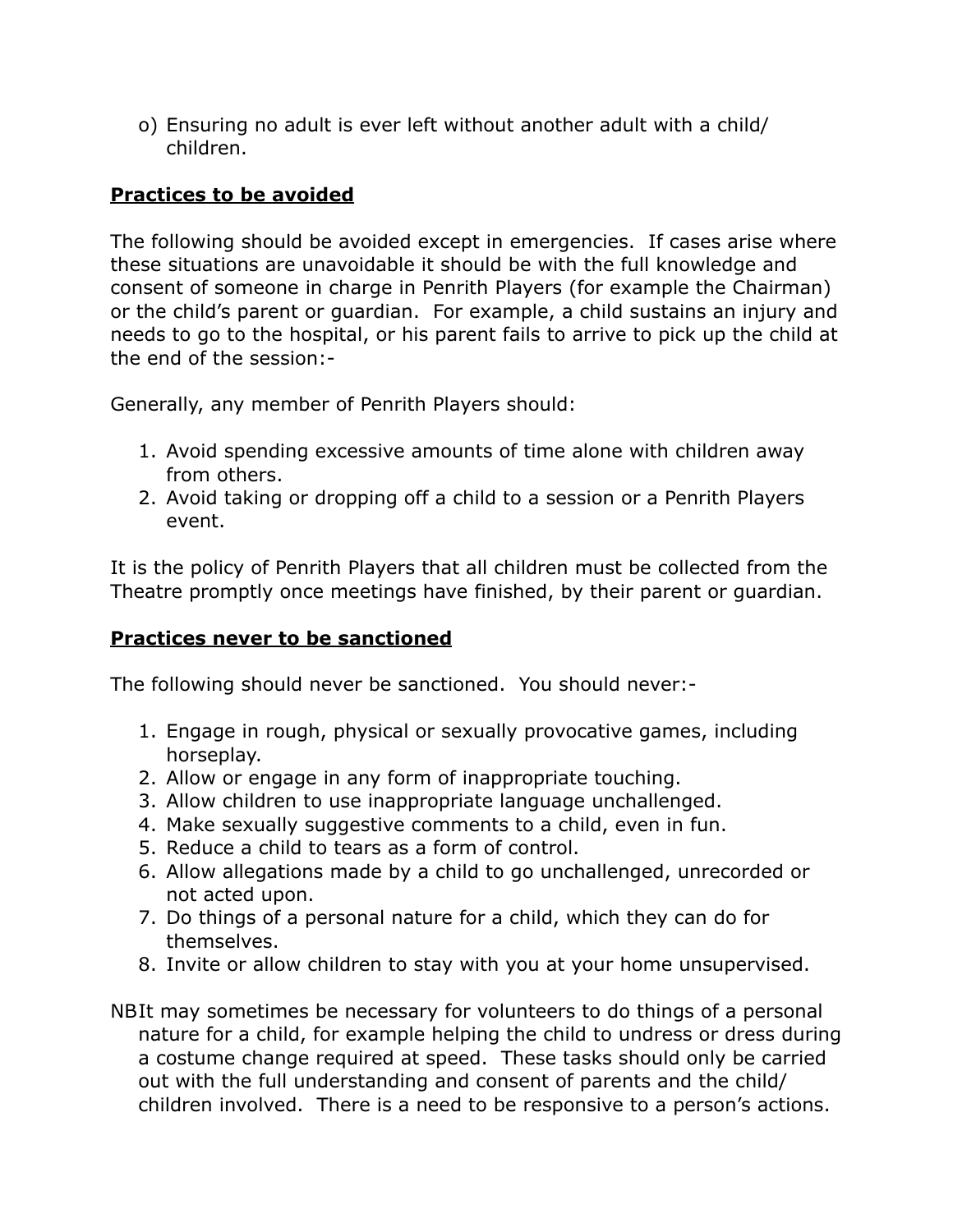If a person is fully dependent on you, talk with him/her about what you are doing and give choices where possible. This is particularly so if you are involved in any dressing or undressing of outer clothing or where there is a physical contact, lifting or assisting a child to carry out particular activities. Avoid taking on the responsibility of tasks for which you are not appropriately trained.

#### **Incidents that must be reported/recorded**

If any of the following occur you should report this immediately to the Child Protection Officer – Tracy Swan – and record the incident. You should also ensure that the parents of the child are informed.

- a) If you accidentally hurt a child.
- b) If he or she seems distressed in any manner.
- c) If a child appears to be sexually aroused by your actions.
- d) If a child misunderstands or misinterprets something you have done.

#### **Use of photographic/filming equipment at Penrith Players events**

There is evidence that some people have used theatre events as an opportunity to take inappropriate photographs or film footage of young children in vulnerable positions. Penrith Players agree to be vigilant and report any concerns to the Club Child Protection Officer.

There is no intention to prevent Penrith Players using video equipment as a legitimate coaching aid. However, children and their parents/guardians should be made aware that this is part of the coaching programme and such films should be stored safely.

The policy of Penrith Players is that consent of the parent or guardian of the child will be sought in respect of photographs to be taken.

#### **Recruitment of Volunteers**

Penrith Players recognise that anyone may have the potential to abuse children in some way and that all reasonable steps are taken to ensure unsuitable people are prevented from working with children. Pre-selection checks should include the following:-

a) All new volunteers who will work with a child/children or who wish to at some stage, should complete an application form. The application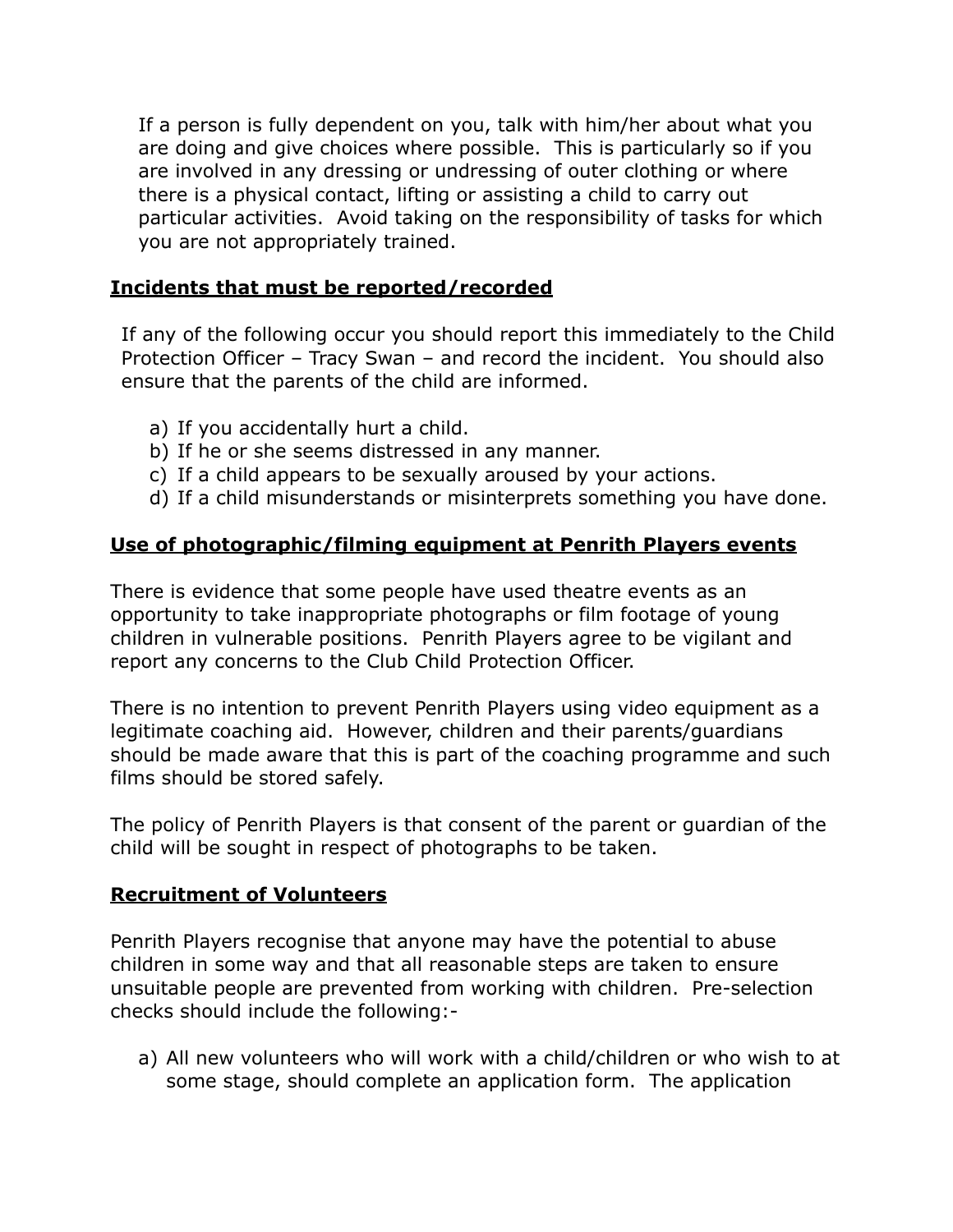form will elicit information about an applicant's past and a selfdisclosure about any criminal record.

- b) Consent should be obtained from a volunteer to seek information from the Criminal Records Bureau (CRB). This will be an Enhanced Disclosure.
- c) Two confidential references, including one regarding previous work with children, will be taken up for new volunteers. These references must be taken up and confirmed through telephone contact.
- d) Evidence of identity (passport or photo driving licence).

Full information in relation to this procedure is at Appendix A.

## **Interview and Induction**

All volunteers who will work with children or who wish to at some stage, will be require to undergo an interview carried out to an acceptable protocol and recommendations. All volunteers should receive formal or informal induction during which:-

- a) A check should be made that the application form has been completed in full (including sections on criminal records and self-disclosures).
- b) Their qualifications should be substantiated.
- c) The job requirements and responsibilities should be clarified.
- d) They should sign up to the organisation's Child Protection Policy.
- e) Child Protection procedures are explained and training needs are identified.

# **Training**

In addition to pre-selection checks, the safeguarding process includes training after recruitment to help staff and volunteers to:-

- a) Analyse their own practice against established good practice and to ensure their practice is likely to protect them against false allegations.
- b) Recognise their responsibilities and report any concerns about suspected poor practice or possible abuse.
- c) Respond to concerns expressed by a child or young person.
- d) Work safely and effectively with children.

Penrith Players requires:-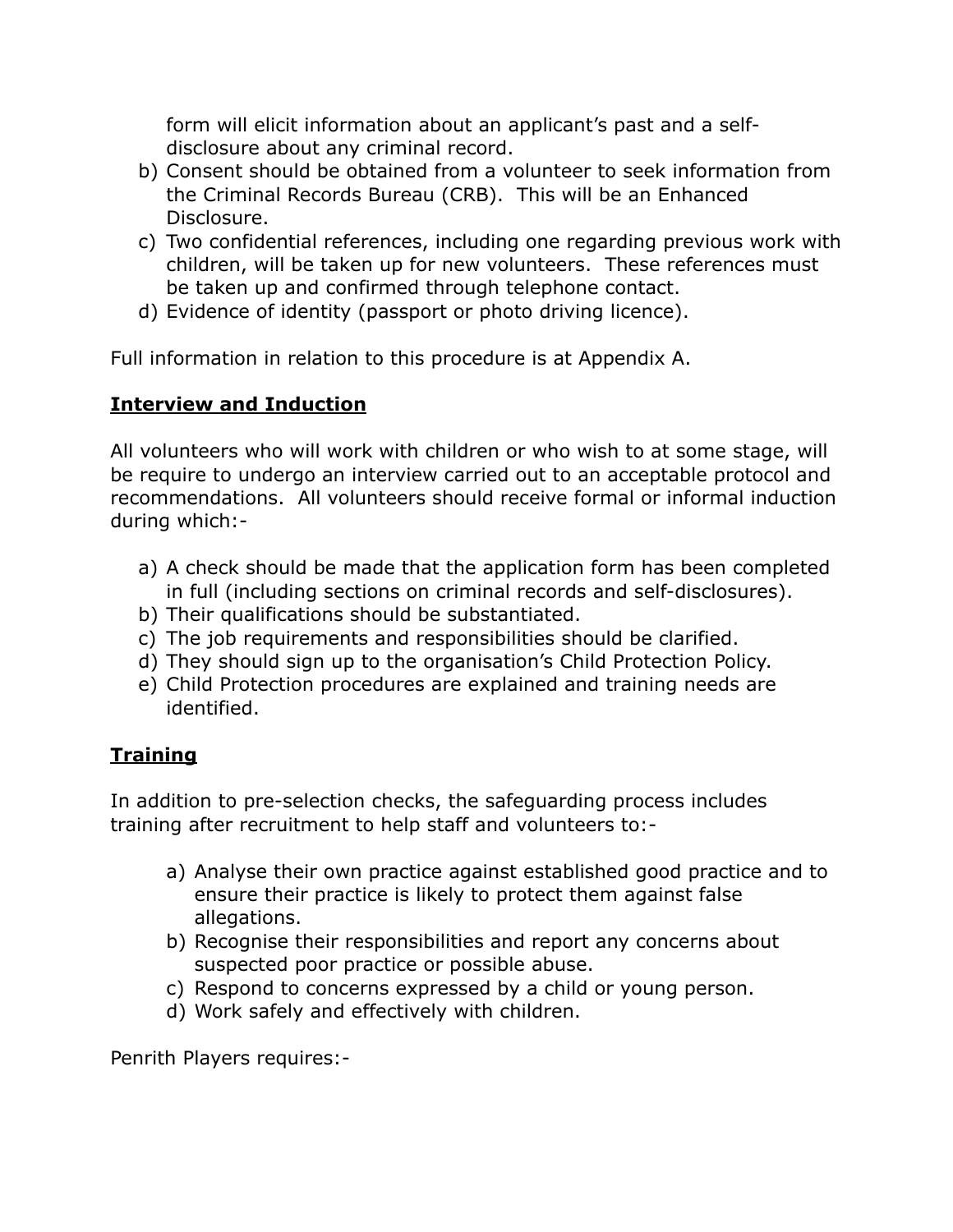- a) Volunteers to complete recognised awareness training on Child Protection.
- b) All Penrith Players members to receive advisory information outlining good practices and informing them about what to do if they have concerns about the behaviour of an adult towards a young person.
- c) Relevant personnel to gain a National First Aid training award (where necessary)
- d) Attend updated training where necessary.
- e) Members to understand that they are adopting a policy requiring all existing members of Penrith Players likely to work with children, to be familiar with the policy and agree to a CRB check.
- f) Checks to be carried out again every four years or as considered appropriate. (We are not told by the CRB if someone with a clear check then offends. Abusers can tend to build up a trust and then strike, so we need to consider how often the checks are re-done).

## **Responding to allegations or suspicions**

It is not the responsibility of anyone working within Penrith Players in a paid or unpaid capacity to decide whether a child has been abused or not. However there is a responsibility to act on any concerns through contact with appropriate authorities.

Penrith Players will assure all staff/volunteers that it will fully support and protect anyone who, in good faith, reports his or her concerns that a colleague is, or may be, abusing a child.

Where there is a complaint against a volunteer there may be two types of investigation:-

- a) A criminal investigation.
- b) A child protection investigation.

## **Action if there are concerns**

- 1. Concerns about poor practice
	- a) If, following consideration, the allegation is clearly about poor practice, the Child Protection Officer will deal with it as a misconduct issue.
	- b) If the allegation is poor practice by the Club Child Protection Officer, or if the matter has been handled inadequately and concerns remain, it should be reported to the Chairman who will decide how to deal with the allegation.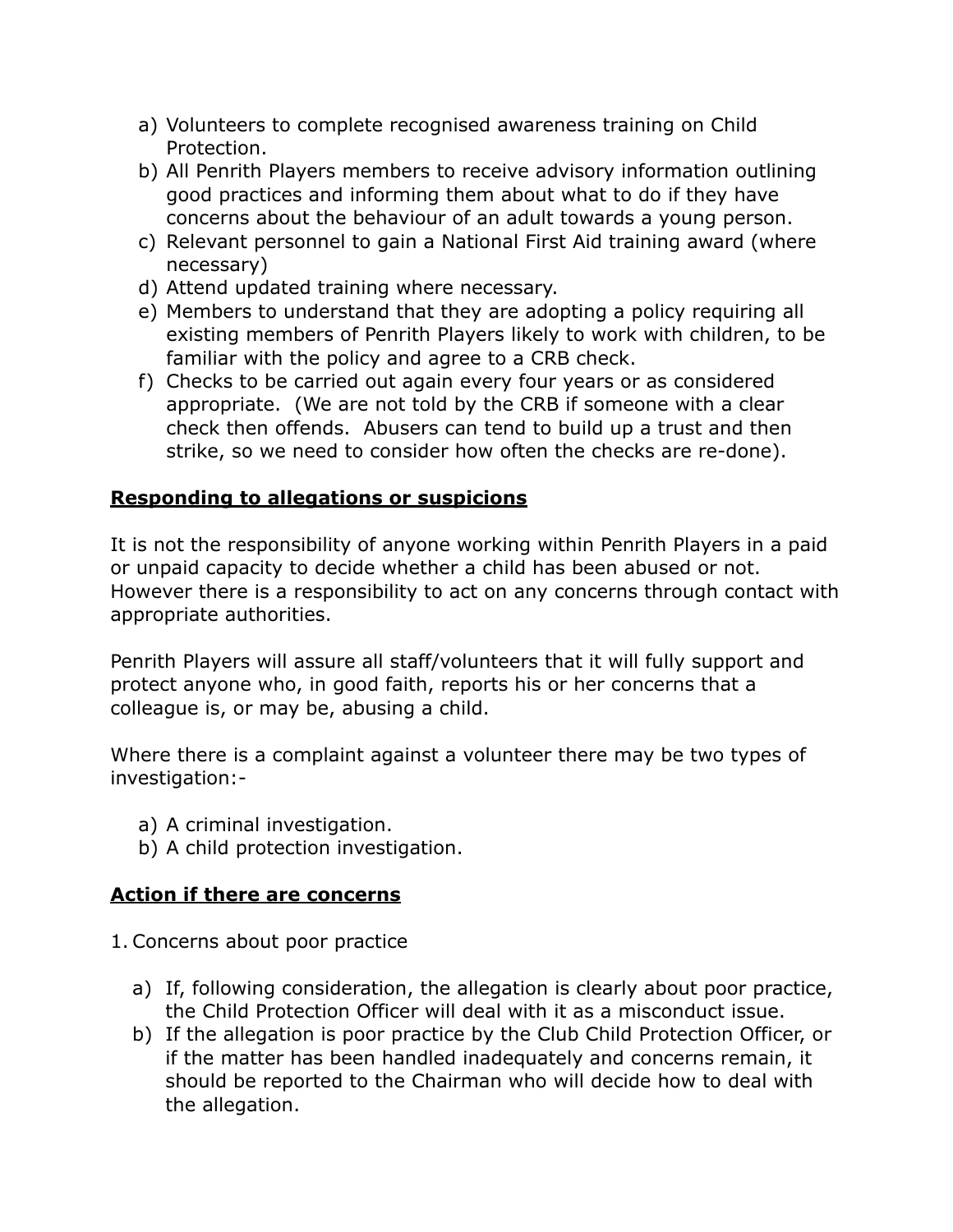- 2. Concerns about suspected abuse.
	- a) Any suspicion that a child has been abused by a volunteer or a member of Penrith Players, should be reported to the Club Child Protection Officer, who will take such steps as considered necessary to ensure the safety of the child in question and any other child who may be a risk.
	- b) The Child Protection Officer will refer the allegation to the Social Services Department who may involve the Police, or go directly to the Police if out of hours.
	- c) The parents or the guardians of the child will be contacted as soon as possible following advice from the Social Services Department.
	- d) If the Child Protection Officer is the subject of the suspicion/allegation, the report must be made to the Chairman.

## **Confidentiality**

Every effort should be made to ensure that confidentiality is maintained for all concerned. Information should be handled and disseminated on a need to know basis only. This includes the following people:-

- a) The Club Child Protection Officer.
- b) The Chairman.
- c) The parents/guardians of the person who is alleged to have been abused.
- d) The person making the allegation.
- e) Social Services/Police.
- f) The alleged abuser (and parents if the alleged abuser is a child).

Social Service advice should be sought on who should approach the alleged abuser.

Information should be stored in a secure place with limited access to designated people in line with the Data Protection laws. The information will be accurate, regularly updated, relevant and secure.

### **Internal Enquiries and Suspension.**

1. Penrith Players' Child Protection Officer will make an immediate decision about whether any individual accused of abuse should be temporarily suspended from their voluntary duties pending further Police and Social Services enquiries.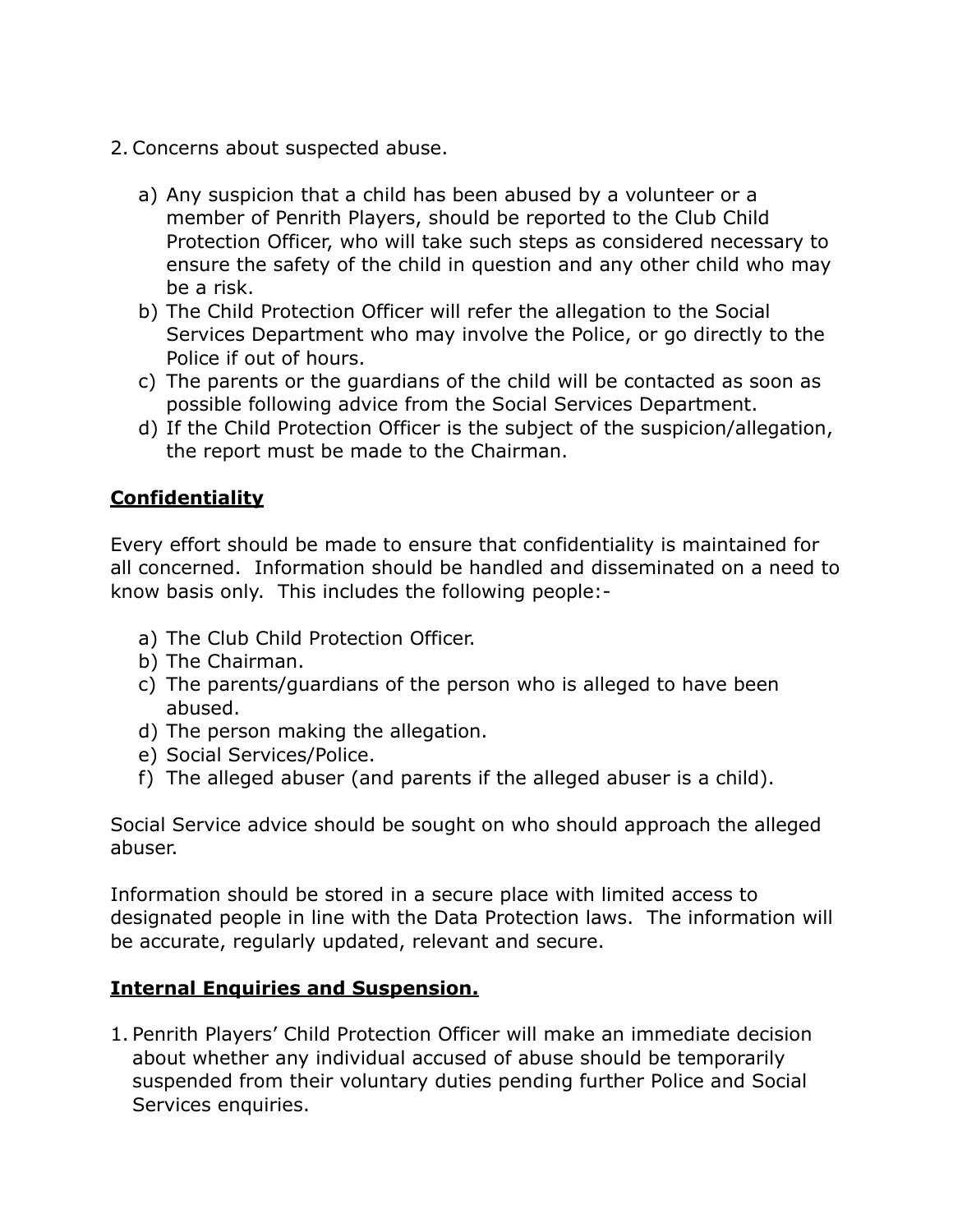2. Irrespective of any findings of Social Services or Police enquiries, the Chairman of the Penrith Players will assess the individual cases to decide whether the volunteer can be reinstated and how that can be sensitively handled. This may be a difficult decision, particularly where there is insufficient evidence to uphold any action by the Police. In such a case, the Chairman must reach a decision based upon the available information which could suggest that on the balance of improbability, it is more likely than not that the allegation is true. The welfare of the child should remain of paramount importance throughout.

#### **THE PENRITH PLAYERS' DOCUMENTATION MAY NEED TO BE CHECKED TO ESTABLISH AT WHAT POINT WE CAN TERMINATE A PLAYERS' MEMBERSHIP.**

#### **Support to deal with the aftermath of abuse.**

- 1. Consideration should be given to the kind of support that children, parents/guardians and volunteers may need. Use of helplines, support groups and open meetings will maintain an open culture to help the healing process.
- 2. Consideration should be given as to what kind of support may be appropriate for the alleged perpetrator.

### **Allegations of previous abuse.**

Allegations of abuse may be made some time after the event.

Where an allegation is made, the procedures detailed above should be followed and reported to Social Services or the Police. This is because other children, either within Penrith Players or outside, may be at risk from this person. Anyone who has a previous criminal conviction for offences related to abuse , is automatically excluded from working with children. This is reinforced by the details of the Protection of Children Act 1989.

### **Action to help the victim and prevent abuse or bullying in the Theatre**

- 1. Take all signs of bullying /abuse very seriously. Acknowledge the age of the child.
- 2. Encourage all children to speak and share their concerns. Help the victim to speak out and tell the person in charge or someone in authority. Create an open environment.
- 3. Investigate all allegations and take action to ensure that the victim is safe. Speak with the victim and the bullies separately.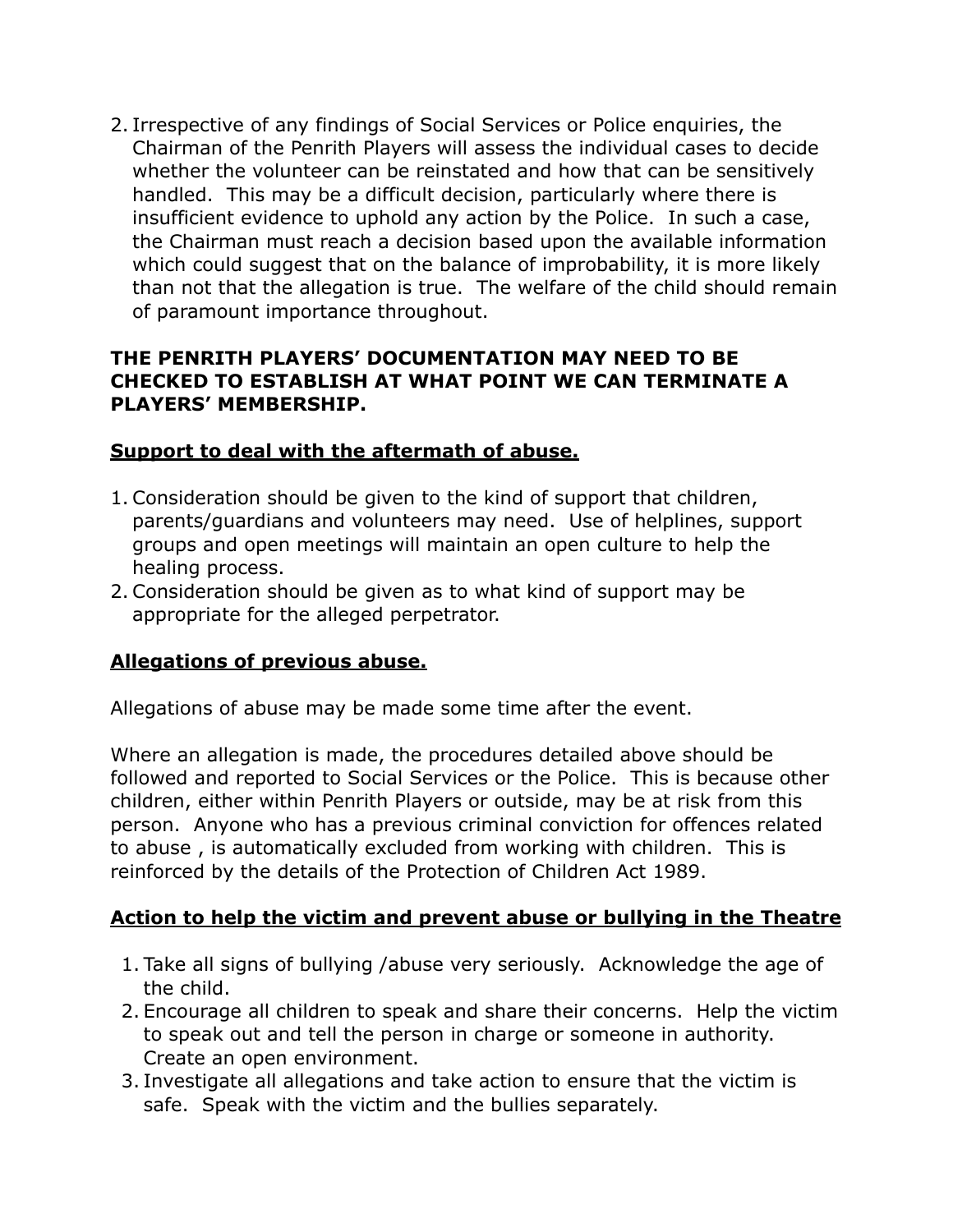- 4. Reassure the victim that you can be trusted and will help them, although you cannot promise to tell no one else. Do not interrogate or question, other than to clarify your understanding. Do not ask children to repeat themselves over and over again.
- 5. Keep records of what is said, what happened, by whom and when.
- 6. Report any concerns to the Club Child Protection Officer or the school (wherever the bullying /abuse is occurring).
- 7. Never trivialise or exaggerate child abuse issues.
- 8. Allow the child time to speak and do not interrupt or make suggestions to them that could imply making an investigation.
- 9. Remain calm, no matter how difficult it is to listen to the child. Think of how hard it is for them to speak.
- 10 Remember you have been chosen because the child feels they can talk to you, therefore try to remain neutral, do not show emotion (anger, disbelief, disgust) as the child may stop talking for fear of upsetting you further.
- 11.Listen to the child and reassure them they have done the right thing.

## **Action towards the bullies**

- 1. Talk with the bullies and explain the situation and try to get the bullies to understand the consequences of their behaviour. Seek an apology to the victim.
- 2. Inform the bully's parents/guardians.
- 3. Insist on the return of borrowed items and that the bully compensates the victim.
- 4. Impose sanctions as necessary.
- 5. Encourage and support the bully to change their behaviour.
- 6. Call meetings with the families to report on progress.
- 7. Inform all organisation members (as appropriate) of action taken.
- 8. Keep a written record of action taken.

### **Concerns outside the Theatre environment (e.g. of parent or guardian)**

- 1. Report your concerns to the Club Child Protection Officer, who should contact the Social Services or the Police as soon as possible.
- 2. If the Club Child Protection Officer is not available, the person being told of or discovering the abuse should contact Social Services or the Police immediately.
- 3. Social Services and the Club Child Protection Officer will decide how to involve the parent/guardian.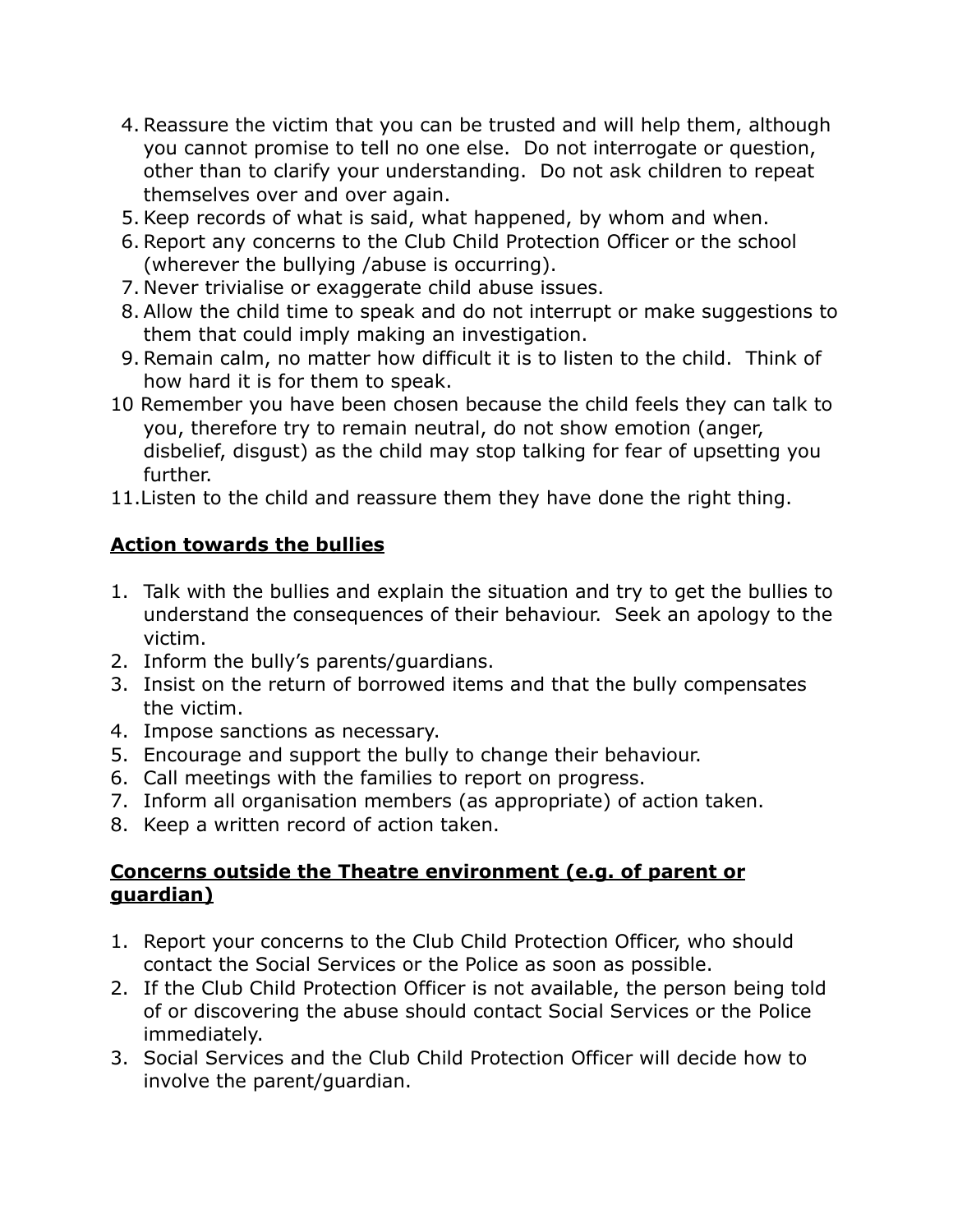4. The Club Child Protection Officer should also report the incident to the Penrith Players' Chairman. The Penrith Players' Chairman should ascertain whether or not the persons involved in the incident play a role in the Penrith Players and act accordingly.

### **Information for Social Services of the Police about suspected abuse.**

To ensure that this information is as helpful as possible, a detailed record should always be made at the time of the disclosure/concern, which should include the following:-

- 1. The name, age and date of birth of the child.
- 2. The home address and telephone number of the child.
- 3. Whether or not the person making the report is expressing their own concerns or those of someone else.
- 4. The nature of the allegation. Include dates, times and any special factors and other relevant information.
- 5. Make a clear distinction between what is fact, opinion or hearsay.
- 6. A description of any visible bruising or other injuries. Also any indirect signs such as behavioural changes.
- 7. Details of witnesses to the incident.
- 8. The child's account, if it can be given, of what has happened and how any bruising or other injuries have occurred.
- 9. Have the parents/guardians been contacted?
- 10. If so, what have they said?
- 11.Has anyone else been consulted? If so, record details.
- 12. If the child was not the person who reported the incident, has the child been spoken to? If so, what was said.
- 13.Has anyone been alleged to be the abuse? Record details.
- 14.Where possible, referral to the Police or Social Services should be confirmed in writing within 24 hours and the name of the contact that took the referral should be recorded.

Police and Social Services details are at Appendix B.

### **Child Register**

There will be a Register held of all children involved in the Theatre Company including Penrith Players or Penrith Junior Players, with a contact name and telephone number kept readily to hand for emergencies.

### **Health and Safety when working with children.**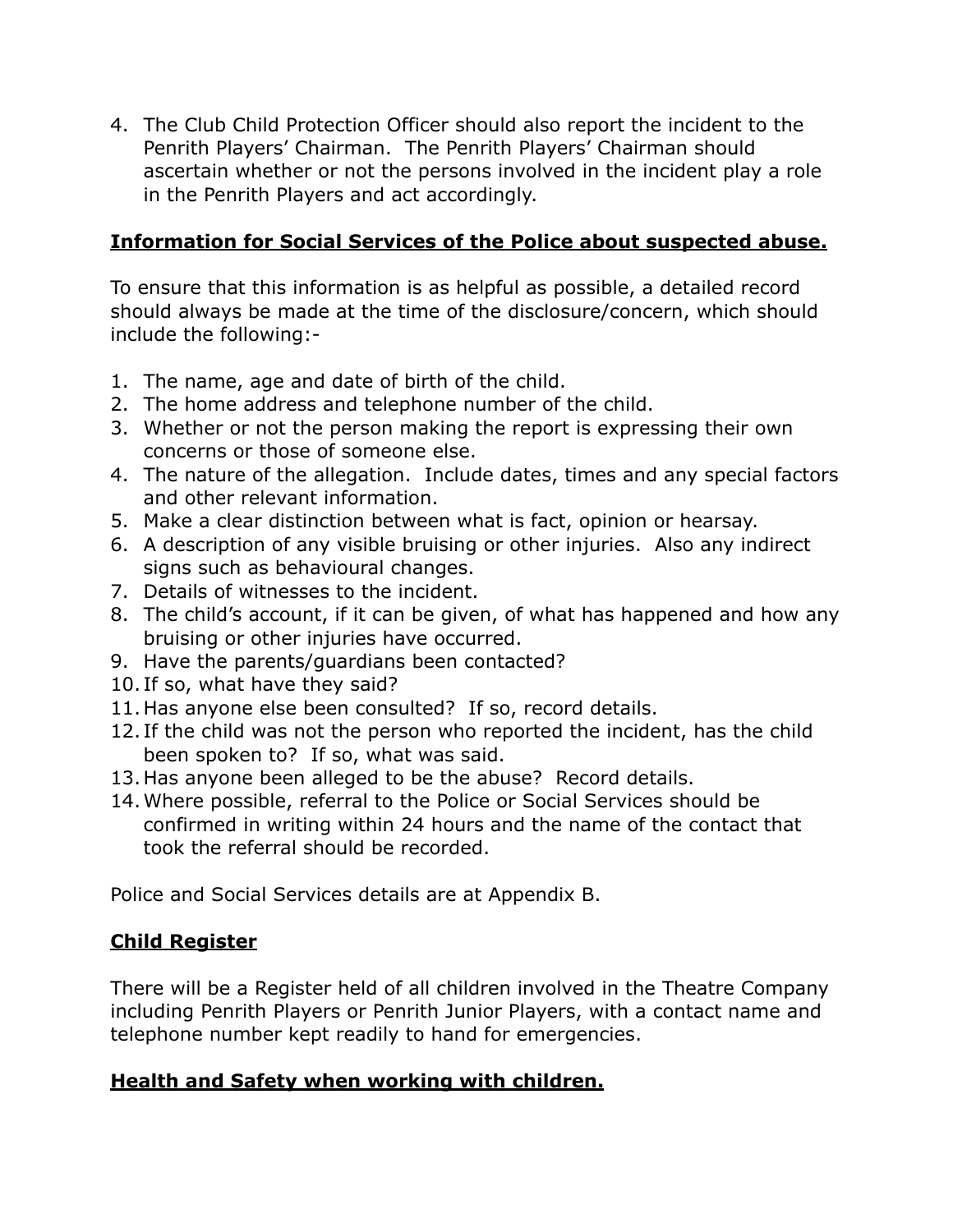It is considered that:-

- a) Any group should not have more than 26 children.
- b) An appropriate number of legally responsible adults should be present. The guidance suggests 1 adult for 10 children. It is recommended a minimum of 2 volunteers are present at all times.
- c) There must be adequate space.
- d) There must be access to a telephone in the building.
- e) Any equipment use must meet Safety Standards.
- f) Risk assessment must be carried out.
- g) There must be a First Aid box which meets current Health and Safety (First Aid) Regulations and a member of staff trained in First Aid.
- h) The volunteers should know the evacuation procedures and should tell the group.
- i) No group shall be left without a legally responsible volunteer present.
- j) No child under 5 years of age should be left at all, unless a parent or responsible older sibling stays with the child.
- k) Children and young people should have a named person to whom they may report any worries or concerns.
- l) Contact names and telephone numbers for named people should be visibly displayed for instance, on posters.
- m)A system should be devise so that members of the Penrith Players do not inadvertently find themselves in toilets alone with children.

### **Matrons**

Penrith Players will ensure that a Matron is appointed to look after the welfare of a child who is taking part in entertainment. They recognise that this includes taking part in a performance where the public pay to have access and also rehearsals for a performance.

They are aware that children taking part in a production may require an Entertainment Licence, which will be issued by the Child's Local Education Authority.

The Matron, who may be a man or a woman, is the key person who protects and supports the child and is responsible for the child's welfare. The welfare of the child overrides the needs of the Producer or the company. The Matron will have care and control of the child and must ensure the child's well being.

One Matron can look after a maximum of 12 children.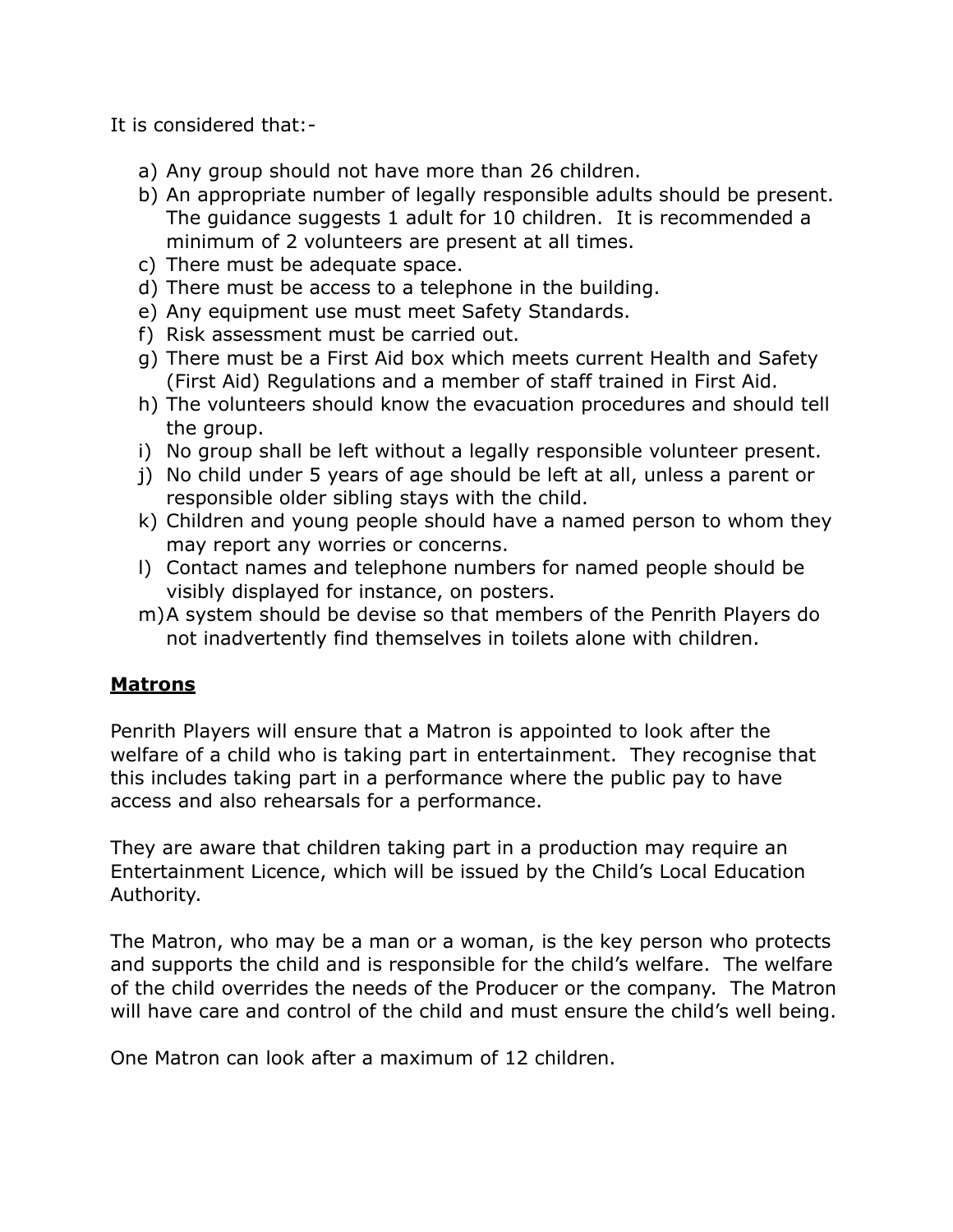If there is more than one Matron looking after the children, the Matrons should work as a team.

#### **The responsibility of the Matron**

The Matron should arrive before the children especially if the venue is not known.

The Matron should make them known to the Licence Holder.

The Matron should check all areas to be visited by the children for any hazards and have a basic knowledge of Health and Safety issues.

The Matron should check that the fire exits are clear.

The Matron should check what the fire alarm sounds like and if necessary arrange a Fire Drill involving the children.

The Matron should check the First Aid facilities and whether or not a person qualified in First Aid is present.

The Matron should check that the dressing rooms, toilets and other facilities are suitable. When checking dressing rooms, remember that children aged 5 years or over must only dress with other children of the same sex.

The Matron should liaise with any other Matrons and work as a team.

The Matron should have a list of the names of the children he/she will be caring for.

The Matron should check the Entertainment Licence of the child and note any conditions on it.

The Matron should ensure there is a list of the children's home and emergency contact details which he/she can access at all times in case the parents/guardians need to be contacted.

The Matron should check with the Licence Holder to ascertain whether any child has medical problems or requirements.

If the Matron is unhappy with any of the facilities, including toilet and washing facilities, the Matron should voice their concerns to the Licence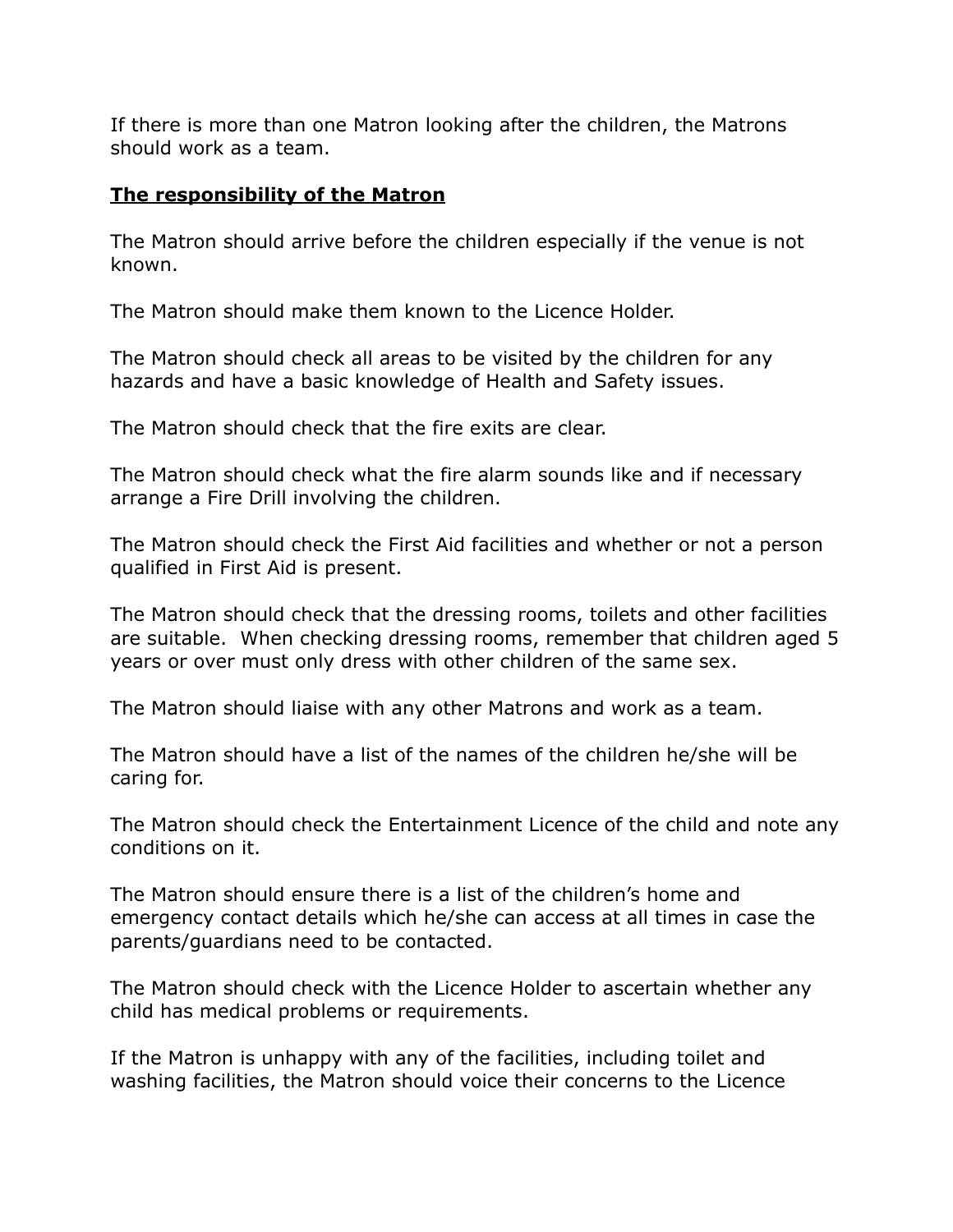Holder. If the negotiations are not successful, the Matron must consider whether he/she is going to allow the children to take part in the event.

In those circumstances the Matron should contact the Local Education Authority as soon as possible, with details of the problem and the action taken.

As a Matron it is important to remember that the child is in your care and control. The child should no do anything without your knowledge and approval and any contact with them by any other person is with the knowledge and approval of the Matron.

The Matron may wish to keep a notebook to record notes of times of breaks, meals, rehearsal times and any other incident regarding the welfare of the child and treatment, about which they are concerned.

The Matron must not be side tracked away by any other activity.

The Matron should not be persuaded to leave a child with other people to be dressed, made up or go through their lines, where there is little or no opportunity for the Matron to observe or supervise the child. It is the duty of the Matron to stay with the child throughout the child's time at the venue unless their parent is there and the Matron must accompany the child to and from the dressing room, studio, set or stage as well as remaining in the studio, on set or backstage while the child is there. The Matron must remain with the child during a meal or rest break or during periods of recreation.

The Matron must ensure that the child does not suffer the effects of extreme weather conditions.

If the Matron needs to take a break, someone else i.e. another approved Matron or the parent/guardian of the child must look after the children. It is the responsibility of the Matron to withdraw a child from an event if they become ill or are under too much stress.

A checklist for Matrons to consider using is attached at Appendix D.

#### **Entertainment Licence.**

When an Entertainment Licence is issued, it will be sent to the Licence Holder, a copy to the child's parent/guardian and a copy to the Local Education Authority.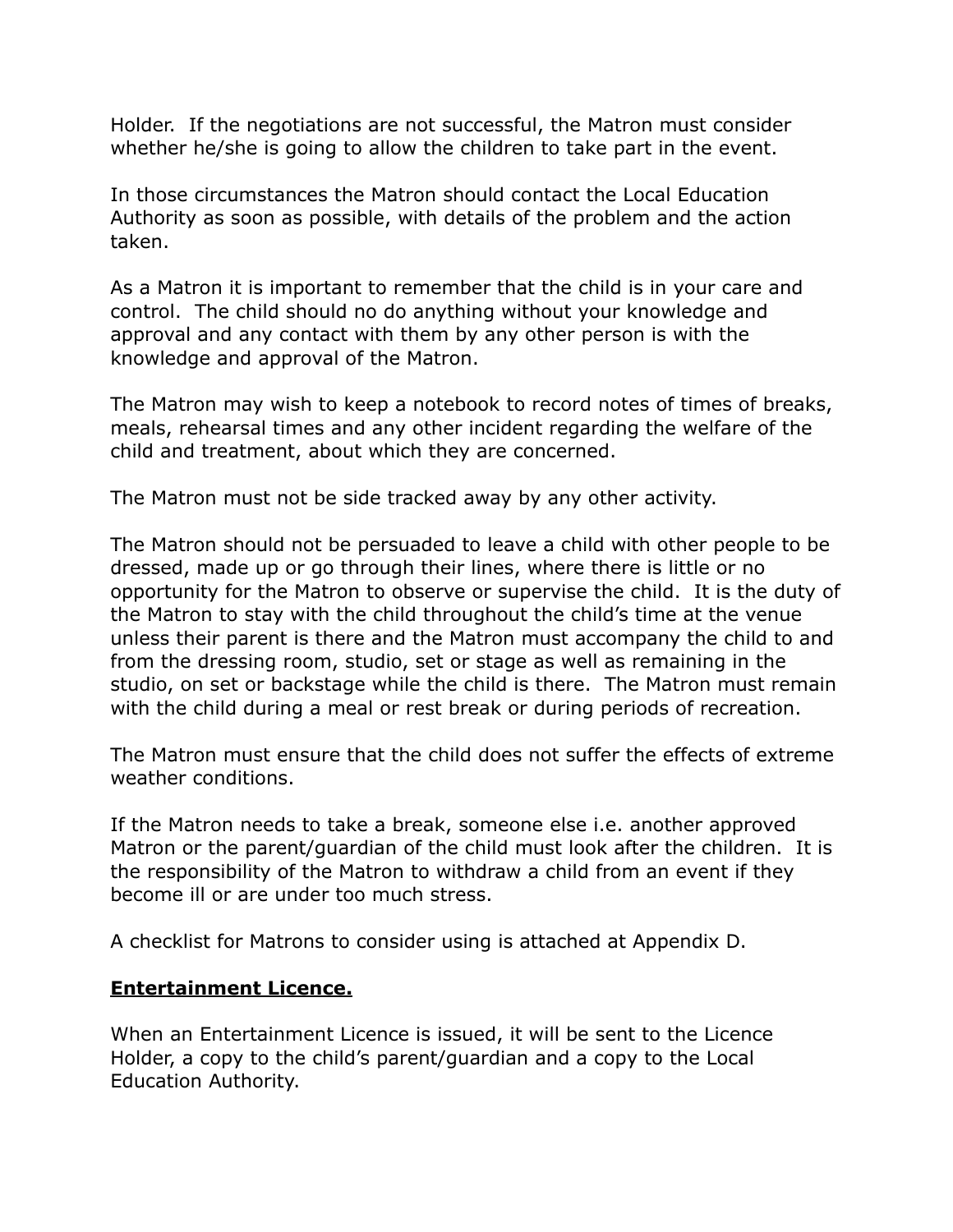The Licence Holder must ensure the child's licence is available at the venue for inspection. The Licence Holder is responsible for ensuring the Regulations and Conditions, which have been endorsed on the licence, are complied with.

In the event of any injury to a child, it is the Licence Holder who is responsible for ensuring the child receives proper medical treatment and the person named in the Licence Application Form and the Local Education Authority are noticed as soon as possible of the injury or illness. The Matron will assist the Licence Holder in these circumstances and in the absence of the Licence Holder, will carry out this duty.

### **General Licensing**

A child shall not take part in performances or rehearsals on more than 6 consecutive days. A child shall not take part in a performance or rehearsal, the duration of which exceeds 3.5 hours. A child shall not take part in a performance or rehearsal if the duration of the child's appearance in the performance/rehearsal exceeds 2.5 hours.

The holder of a Licence granted in respect of a performance shall keep the following records:-

- a) The Licence.
- b) The following particulars in respect of each day or night on which the child is present at the place of performance.
	- I. The date.
	- II.The time of arrival at the place of performance.
	- III.The time of departure from the place of the performance.
	- IV.The times of each period during which the child took part in a performance or rehearsal.
	- V. The time of each rest interval.
	- VI.The time of each meal interval.
- c) Details of any injuries or illnesses, if any, suffered by the child at the place of performance including the dates on which the injuries occurred and stating whether such injuries or illnesses prevented the child from being present at the place of performance.

If the Matron and the Licence Holder cannot agree about the conditions for the children, the matter should be reported to the child's Local Education Authority. A written record should be kept.

Licence Holders and Matrons need to be aware of the Rules ad Regulations relating to the times which the children can spend at the Theatre, whether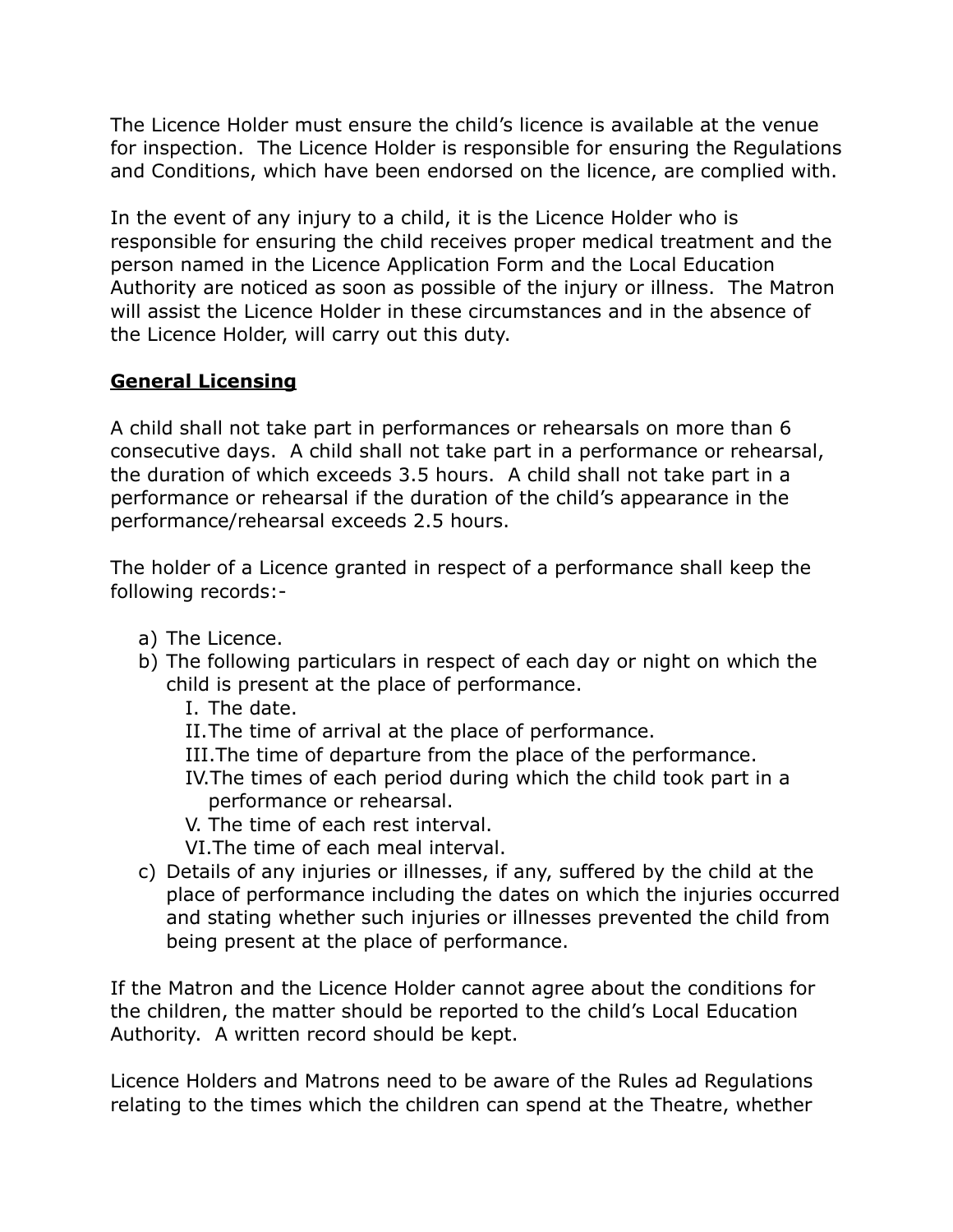for rehearsals or performances. In particular, it should be noted that if a child is under 12, they should not be in the Theatre later than 10pm and if the child is 13 to 18, they should not be in the Theatre any later than 10.30pm. On only 3 occasions in a week can they be present not later than 11pm. The Appendix relating to these Regulation is attached at Appendix C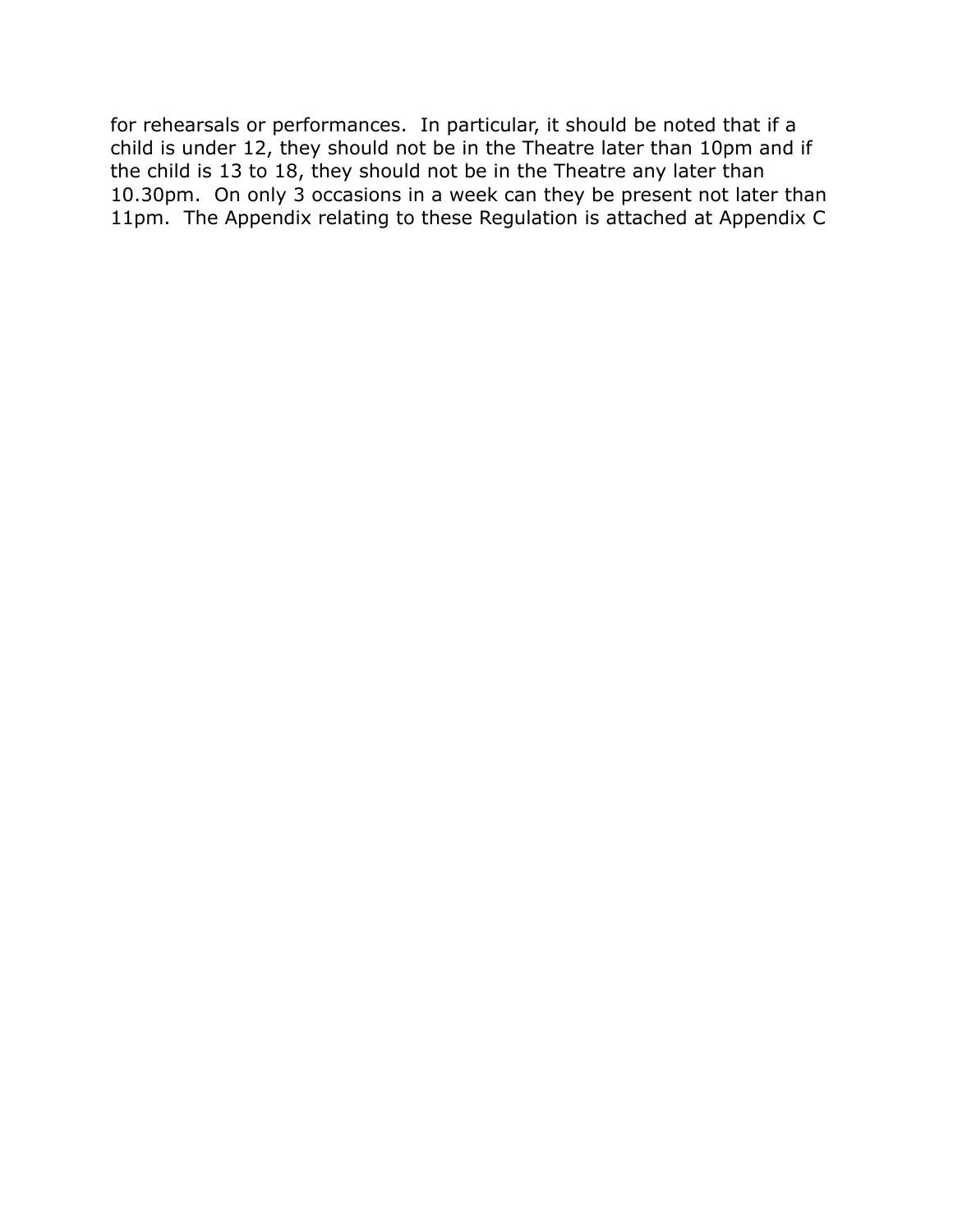## **APPENDIX A**

#### **Criminal Records Bureau Application Procedure**

- 1. The authorised person Tracy Swan from Penrith Players will contact the Lead Counter Signatory Philip Bradley by email: p.m.bradley@ncl.ac.uk or telephone 01670 860934 or 0191 2226971 with the names of the individuals whom they wish to apply for clearance. The authorised person should also indicate his or her own name and address to which the form should be sent.
- 2. Philip Bradley will then send to the authorised person the required number of partially completed forms.
- 3. The Theatre's authorised person will pass on the forms to the volunteer. The volunteer should ensure that Sections A,B,C and D are completed as fully as possible and then complete the Declaration at item 66 and sign both boxes in Section H. There is no requirement to complete Sections E and F and they should be left blank.
- 4. The authorised person in the Theatre will need to confirm the identity of the volunteer. To do this they will need to see at least one proof of identity bearing a photograph, such as a Passport of Driving Licence and should also establish that the address given by the Applicant on the form is correct by checking it against a Utilities bill or some other letter officially addressed to them.
- 5. The authorised person will then complete Section X on the back page of the application form. They will need to enter details of the proofs of identity they have seen and should place a cross in the box at Statement 15, to confirm they have checked the address details. They should enter their name at Box 16. There is no need to sign anything and the authorised person only completes Section X.
- 6. The authorised person should then complete the Form of Application for Disclosure (an example is attached to this Appendix) and send it, with any payment due (there should be no payment for volunteers) to Dr Philip Bradley. 2 Southside, Cresswell, Northumberland NE61 5LD
- 7. Philip Bradley will complete and sign Section Y on the back page of the form and forward it to the Criminal Records Bureau.
- 8. Once the Criminal Records Bureau's check has been made, the disclosure form will be sent back to the individual who made the application and a copy will go to Philip Bradley. It is the responsibility of the Theatre to ensure they see the returned form for each of the people they have asked to make a disclosure application and to act in accordance with the Criminal Records Bureau Guidelines on the information therein.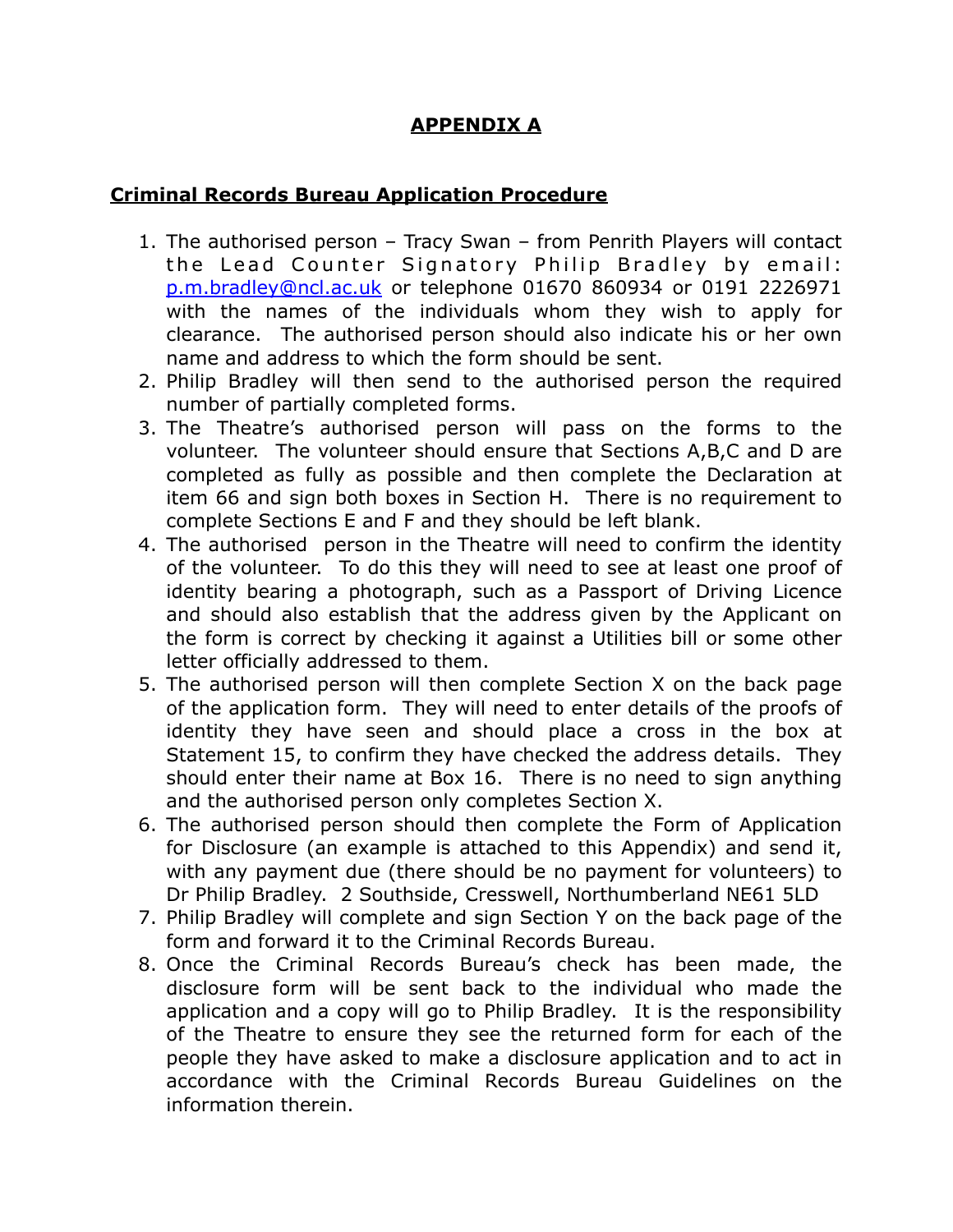### **Criminal Records Bureau**

It is likely that Enhanced Disclosure will be required for anyone who is regularly caring for/training /supervising or being in sole charge of those aged under 18 or vulnerable adults.

Standard disclosure includes details of spent and unspent convictions as well as cautions, reprimands and warnings. It will also indicate if a person is barred from working with children.

Enhanced Disclosure will include non-conviction information from local Police records, which a Chief Police Officer thinks may be relevant in connection with the matter in question.

Please note the existence of the Disclosure Service should not be regarded as a substitute for any pre-appointment checks, for example taking up references and enquiring into a person's previous employment history.

The Penrith Players have adopted the Criminal Records Bureau Policy Statements on:-

- a) Recruitment of ex offenders.
- b) Secure storage, handling and disposal of disclosure information.

These include the following obligations:-

### **1. A fair use of disclosure information**

Penrith Players will observe guidance issued and supported by the Criminal Records Bureau on the use of disclosure information and, in particular, recipients of disclosure information shall not unfairly discriminate against the subject of the disclosure information, on the basis of conviction or other details revealed.

The policy of Penrith Players on the recruitment of ex offenders as volunteers is:-

a) If the applicant has been convicted of an offence involving a child or a vulnerable adult, or an offence involving dishonesty, where they will be responsible for money in a voluntary capacity, then the ex offender will not be given a volunteer position.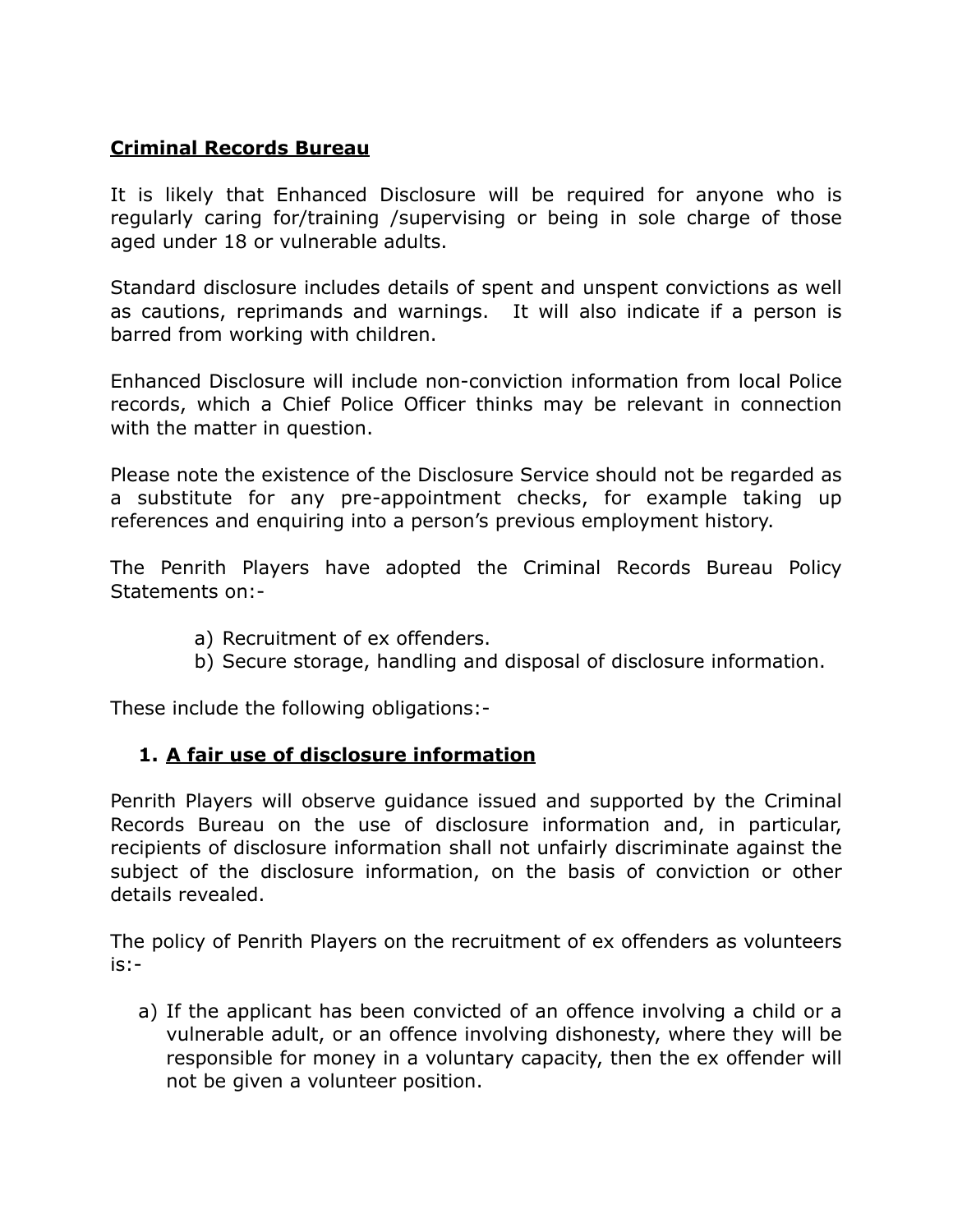b) Save as above, any other ex offenders will be considered on their merits, taking into account thee offence they have committed, their age at the time, how long ago the offence was committed and any other factors which the Penrith Players consider are relevant.

Any application form the Penrith Players require to be completed must state that:-

- I. A disclosure will be requested in the event of successful applications so that the applicants are aware of the situation.
- II.Contain a statement to the effect that a criminal record will not necessarily be a bar to obtaining a position.
- III.Discuss any matters revealed in the disclosure information with the person seeking the voluntary position before withdrawing any offer.
- IV.Make every subject of a disclosure aware of the existence of this Code of Practice and make a copy available on request.
- V. In order to assist people in making appropriate use of the disclosure information reaching decisions, make available guidance in relation to the employment and fair treatment of ex offenders and to the Rehabilitation of Offenders Act 1974.

## **2. Handling of Disclosure Information.**

Recipients of disclosure information:-

- a) Must ensure the disclosure information is not passed to persons not authorised to receive it.
- b) Must ensure that the disclosure and the information they contain are available only to those who need to have access in the course of their duties.
- c) Must securely store disclosures and the information they contain.
- d) Should retain neither the disclosure nor a record of disclosure information contained within them for longer than is required for the particular purpose. In general, this should be no later than 6 months after the date on which the person was recruited or other relevant decisions have been taken or after the date on which any dispute about the accuracy of the disclosure information has been resolved.

The Penrith Players written Security Policy covering the correct handling and safe keeping of disclosure information is:-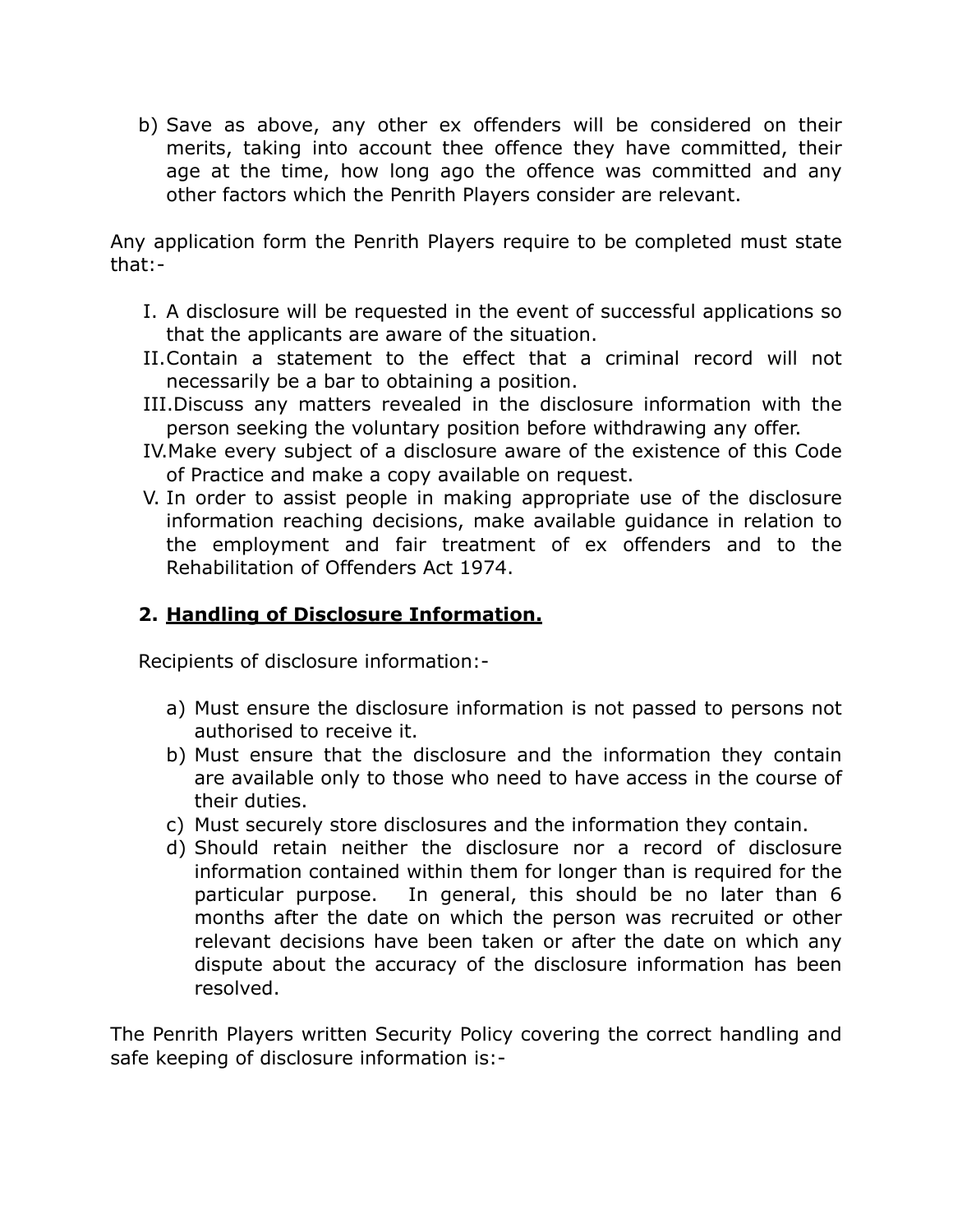- 1. All disclosure information documentation will be kept exclusively by Tracy Swan. After that person has completed the necessary forms and has received the disclosure record, they will ensure that the disclosure documentation is destroyed in accordance with the above timescales. When the documents are destroyed, that person will ensure the information remains confidential, for instance by shredding it.
- 2. They will ensure that no other person has sight of the disclosure records and the disclosure records are kept in a locked cabinet. The person will only discuss the disclosure information with other members of Penrith Players as is absolutely necessary relating to, in particular, matters involving children or vulnerable adults. Penrith Players acknowledge that they will need to co-operate with any request from the Bureau to undertake assurance checks as to the pro-per use and safekeeping of disclosure information and they are under an obligation to report to the Bureau any suspected malpractice in relation to this Code of Practice.